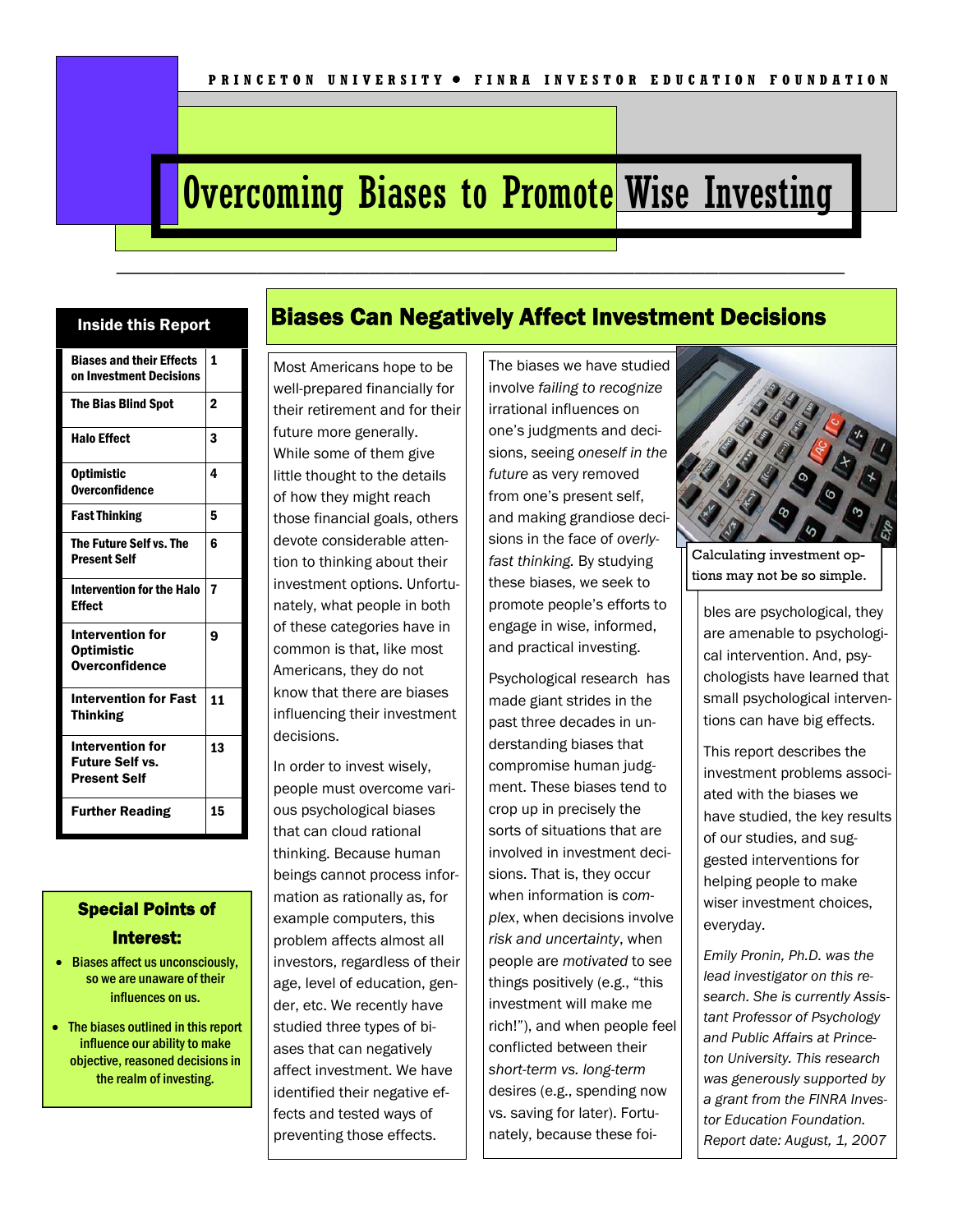# The Bias Blind Spot

#### The Bias Blind Spot

People tend to show a "bias blind spot" whereby they are unaware of (or "blind" to) biasing influences on their own judgments. People acknowledge that biases affect *other people's* choices and actions, but they are less likely to acknowledge bias in themselves (see figure).

#### Bias on an Unconscious Level

People deny being influenced by bias in large part because biases often occur unconsciously. In order



**susceptibility to eight common biases in human judgment and inference.** 

to determine whether they are biased, people generally look to their conscious motives (rather than to their actions). As a result, when bias occurs unconsciously, people tend to infer that they are unbiased (rather than that they are biased, but unaware of it).

#### Education is Key

All of this suggests that people need to be educated about biases that affect their judgments. It suggests that they need to be educated not only about the nature and consequences of these biases, but also about the fact that they operate unconsciously.

#### Research

In our research, we have found that people's blindness to their own biases can be overcome by educating them about unconscious influences on behavior. In one experiment, subjects read an

article that described psychological findings concerning the role of unconscious processes in influencing attitudes and behavior (see figure at right for a clip). Afterwards, those who read the article did not show the usual tendency to deny their own bias, whereas those in the control condition did. This result suggests that education about unconscious influences can prevent the bias blind spot.

#### Halo Effect and Overconfidence

Our research has addressed two particular biases that operate unconsciously and negatively affect investment behavior. One is the "halo effect," whereby when a person (such as a stock broker) comes across positively on one central dimension (such as likeability) that person subsequently is judged more positively on other unrelated dimensions (such as intelligence). The other bias involves people's "optimistic overconfidence" (or "unrealistic optimism") about aspects of their future, such as their future wealth. Most people can readily recognize how these biases could negatively affect investment decisions. However, because these biases occur unconsciously, most people are unlikely to recognize (and, therefore, to try to correct for) the effects of these biases on their *own investment decisions.* Our first studies (pages 3-4) aimed to address this concern.

Elbeik et al., J. Clin. Microbiol. 42, 563  $(2004)$ 

20. P. Ball, Nature 431, 624 (2004). 21. F. J. Ghadessy et al., Proc. Natl. Acad. Sci. U.S.A. 98, 4552 (2001).

#### **Unaware of Our Unawareness**

#### Gavin Mandel<sup>1</sup>\*.

"I'll know it when I see it," runs the popular refrain. It's been used to explain how we can recognize everything from obscenity to true love. But how much can we trust what we see or, rather, what we think we see? For decades, cognitive psychologists have been discovering that there is more going on in our brains than we could ever be consciously aware of, even for a moment. The simple tasks of everyday life are so complex that they would overwhelm us if we had to supervise them all the time.

#### **Consciousness Overthrown**

What sorts of things influence our brains without our noticing? The list is extensive. The earliest of the true classics was a bystander intervention study (1). Imagine that you have

Department of Psychology \*To whom correspondence should be addressed. Email: GMandel@Harvard.edu

Department of Psychology, Harvard University, Cambridge, MA 02138

any one person helping are inversely proportional to the number of others who are in a position to help. Though researchers have found this effect in many studies, their research subjects tend to deny that it happens (2-5). They insist that the number of people in the study had not affected them whatsoever. Their brains had fooled them completely.

#### **Recent Research**

The most recent developments have been in the area of social behavior and goal pursuit. What is most striking about these demonstrations of unconscious influences is that the effects are obtained by extremely subtle psychological manipulations. A person is non-consciously cued to think about a certain idea by, for example, showing them adjectives related to rudeness in a "language skills test." This is referred to as priming. If you take this person who is having<br>unconscious "rude" thoughts and give him or her a chance to behave in a rude manner - such as interrupting an experimenter who is conversing with another person - the subject will exhibit greater rudeness, by interrupting faster (6). The subject does not realize that they're acting differently because of the words they saw. They instead come up with a story about how they'd been having a bad day, or that they were in a hurry. Yet, time and time again, the nonconscious cues have their effect (7-9). In fact, we get the same results even if subjects see the "rudeness" words flash on a screen subliminally - i.e., so quickly they don't realize they saw anything (10).

People believe that they are far less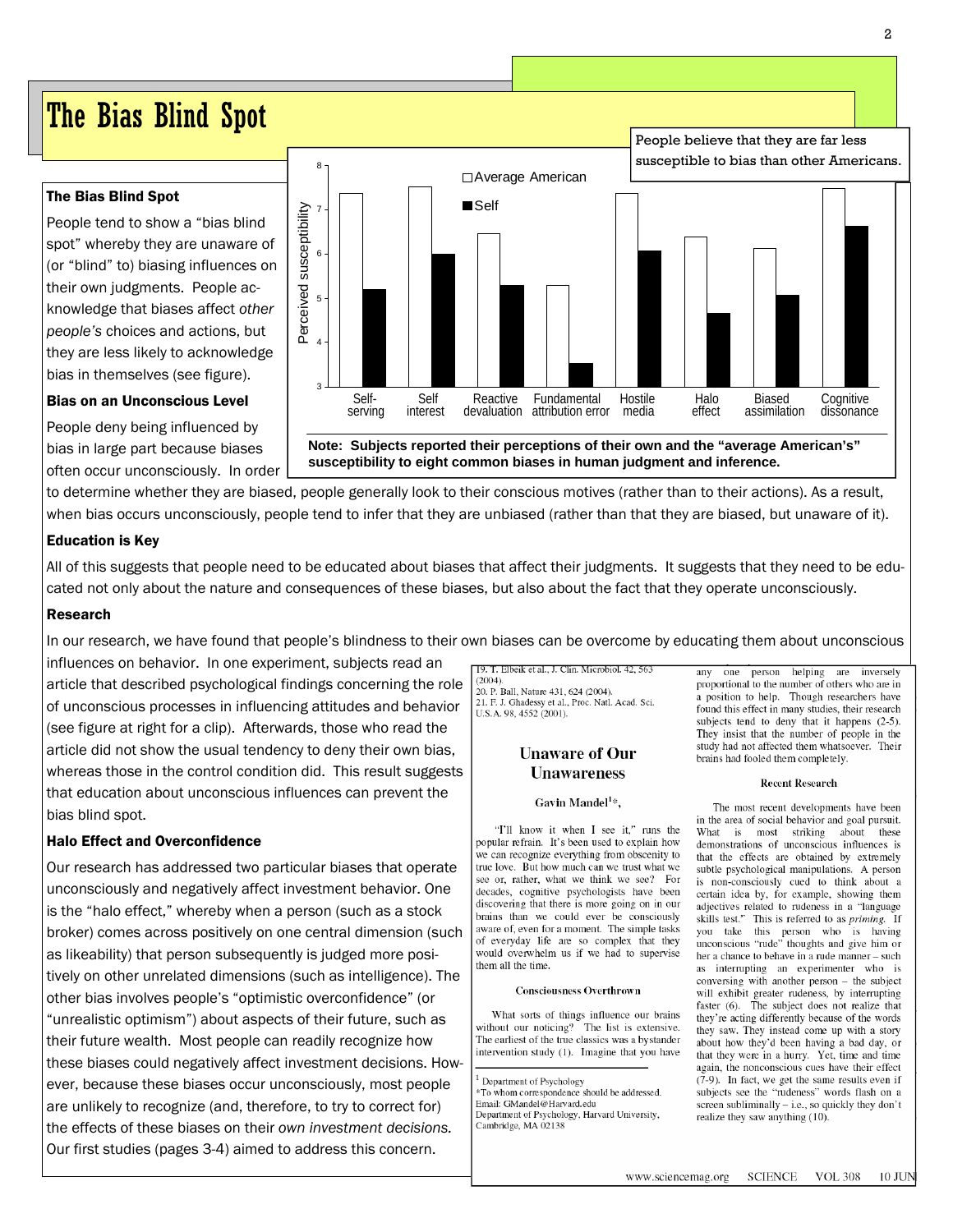# **Halo Effect**

## **THE PROBLEM**

One bias we commit is the "halo effect." The particular problem of the halo effect is that it leads people to judge others positively on dimensions for which they do not know if the other person is deserving of such positive judgment. In the most classic example of the effect, we tend to judge people whom we like as also being more attractive and competent. In the present studies, we examined whether a stock broker who presented himself as an Ivy League graduate, and who wore a suit and tie, would be judged as also being especially competent and trustworthy. Such a halo effect could be damaging, if it led people to overlook the importance of getting a background check on a broker before investing, and if it led people to invest more money than they should. We expected these results to occur because of the unconscious nature of the halo effect bias, and we sought to examine whether education about the bias would

prevent these effects.

## **KEY RESULTS**

In our studies, we found that people show a halo effect in how they form impressions of investment professionals. In one study, subjects viewed information about an alleged financial broker. Half of the subjects saw a photograph of the "broker" dressed in a business suit and read that he went to Cornell University. The other half of the subjects saw a picture of the *same* man, but dressed more casually, and read that he went to

Elmira College. The result was that subjects rated the broker in the business suit with the elite college education as more competent and less in need of background check than the other broker, and they wanted to *invest more of their money*  with him (without a background check); see left figure*.* In another study, we forewarned subjects about the halo bias before they viewed the broker photographs and descriptions. This manipulation reduced the halo effect; see right figure.



#### **METHOD DETAILS**

Study 1 (left figure): Subjects viewed one of two profiles of an alleged stock broker, either "halo condition" or "normal," and were asked how much money (out of \$1000) they would invest with that broker.

Study 2 (right figure): Subjects saw the "halo condition" broker and either received a warning about the halo bias or received no such warning, and then were asked how much money (out of \$1000) they would invest with that broker.

# **SUGGESTED INTERVENTIONS**

- PRESS RELEASE We suggest submitting a press release to a major newspaper since our findings suggest that education can reverse this bias. (See Box 1, and pages 7-8)
- WARNINGS ON WEBSITES In order to influence potential investors, we recommend adding warnings about the effects of this bias to financial and investing websites.
- ADVERTISEMENT We recommend that a public service announcement (PSA) be placed on billboards, in magazines, and on websites to alert the public about the importance of background checks. The PSA should let the public know that they are influenced by the halo bias, even if they do not feel the bias occurring.

#### BOX 1

A press release would do a number of things to educate people about the halo effect, and other biases (including optimistic overconfidence) about which they are likely unaware. It would educate them about the fact that these biases exist, and about the fact that they operate on an unconscious level. Our research shows that education is effective at making people realize that they are susceptible to the effects of unconscious bias. The press release would aim to capitalize on this promising finding about the value of education about bias (and about its unconscious nature). The goal of the press release would be to prompt people to recognize, aim to correct for, and successfully overcome the negative influence of these biases.

3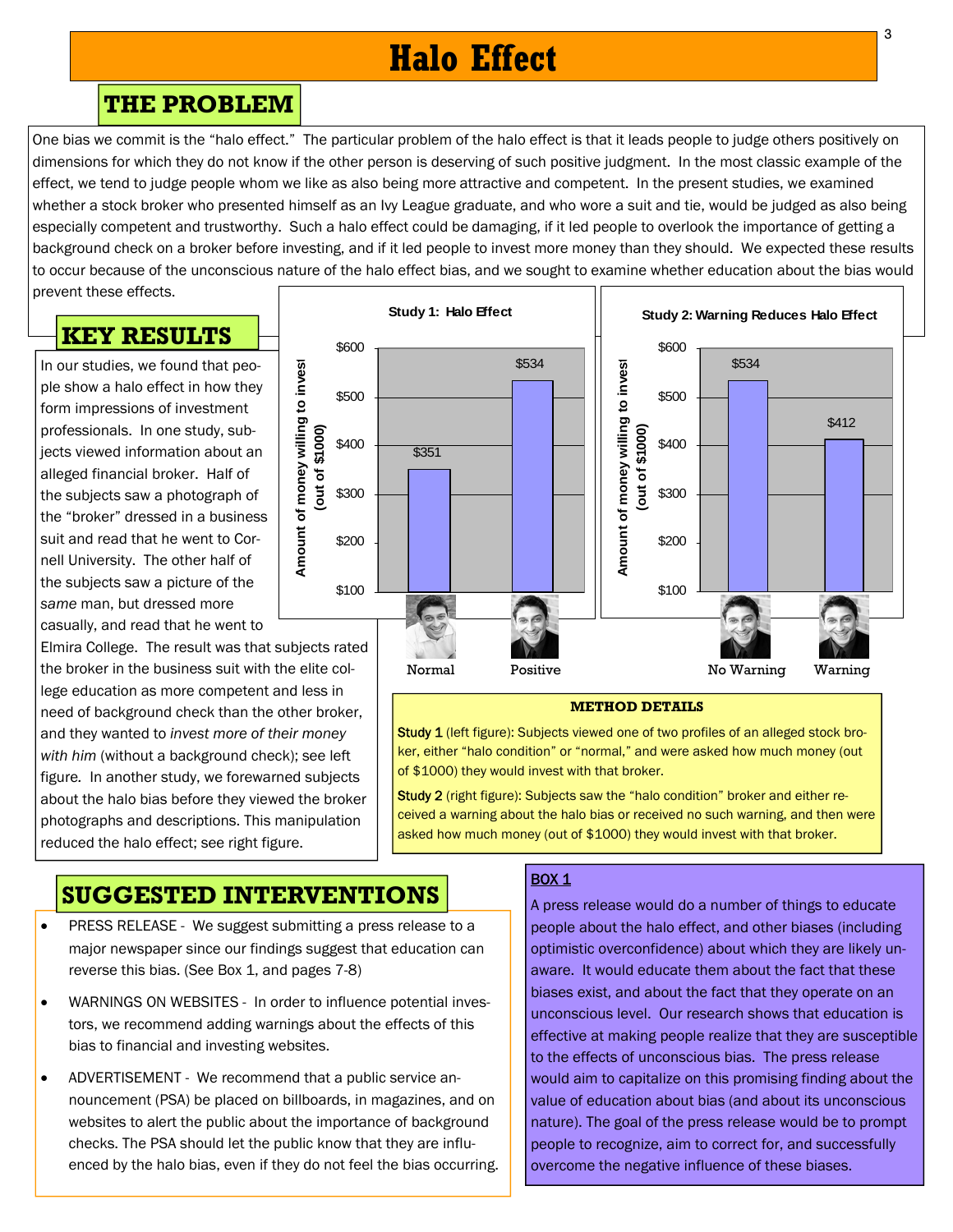# **OPTIMISTIC OVERCONFIDENCE**

## **THE PROBLEM**

Another bias that people commit without knowing it is the "optimistic overconfidence" bias. People tend to be unrealistically optimistic about their future financial wealth. As a consequence, they often fail to save enough for retirement, and they make investment choices that are riskier than they can afford. As a result of this bias, people often are not well-prepared for retirement or other future financial endeavors. Since this bias occurs unconsciously, people are unaware of its influences and thus do not take steps to overcome it. These studies aimed to demonstrate the relevance of this bias to investing and to suggest a method for preventing its effects.

## **KEY RESULTS**

In one study, we found that forewarning subjects about people's tendency to be optimistically overconfident had a small effect on their investment preferences. People were slightly more likely to think that it was important for them to invest *now* for their retirement, and to think that their retirement was less financially secure, after being forewarned about the optimistic overconfidence bias.

In another study, we aimed to go one step further and *prevent* people from showing the optimistic bias in the first place. Subjects were asked to list, in itemized form, their projected expenses during retirement. Compared to a control group (in which subjects listed, in itemized form, how they would spend their *time* during retirement), subjects who itemizes their expected expenses showed more concern about investing for their retirement. Apparently, listing their expected expenses led them to recognize how much money they would need in order to retire comfortably — and this realization made them less confident in their financial futures and more convinced of their need to invest now (see figure).

# **SUGGESTED INTERVENTIONS**

- ITEMIZATION We found that an effective way to convince people of the need to invest for retirement is to have them itemize their expected expenses. Thus, this process should be incorporated into existing investing and banking websites and should be required before people make major final decisions. (See pages 9-10)
- YOUNG PEOPLE This bias is particularly an issue for young people because it is important to begin investing at a young age in order to adequately prepare for retirement. In order to reach a younger audience, an advertisement should be placed on websites targeting young adults, such as www.thefacebook.com. (See Box 2)
- PRESS RELEASE We recommend submitting a press release to a major newspaper since our studies show that education is an effective intervention for this bias. (See press release on pages 7-8)



#### **METHOD DETAILS**

Sixty-five commuters waiting for their trains to arrive at Princeton Junction (median age = 29) were asked to make an itemized list of their expected monthly expenses during retirement (or, in a control condition, to make an itemized list of their expected time spent during retirement). Afterwards, participants assessed their future financial situation and their need to save *now* for later.

#### BOX 2

This advertisement would aim to encourage young people to prepare for retirement now and to itemize their expenses in order to make sure they allocate enough money towards their savings.

**"Most people don't realize how expensive it is to retire...** 

**Itemize your retirement expenses NOW to make sure you have your savings on track!"** 

**\$120 per month** 

**\$500 per month** 

**S. Der month** 

HOUSING

Utilities Rent

Taxes Maintenance

FOOD

CLOTHING

Clothing

Accessories Shoes

Groceries

Dining Out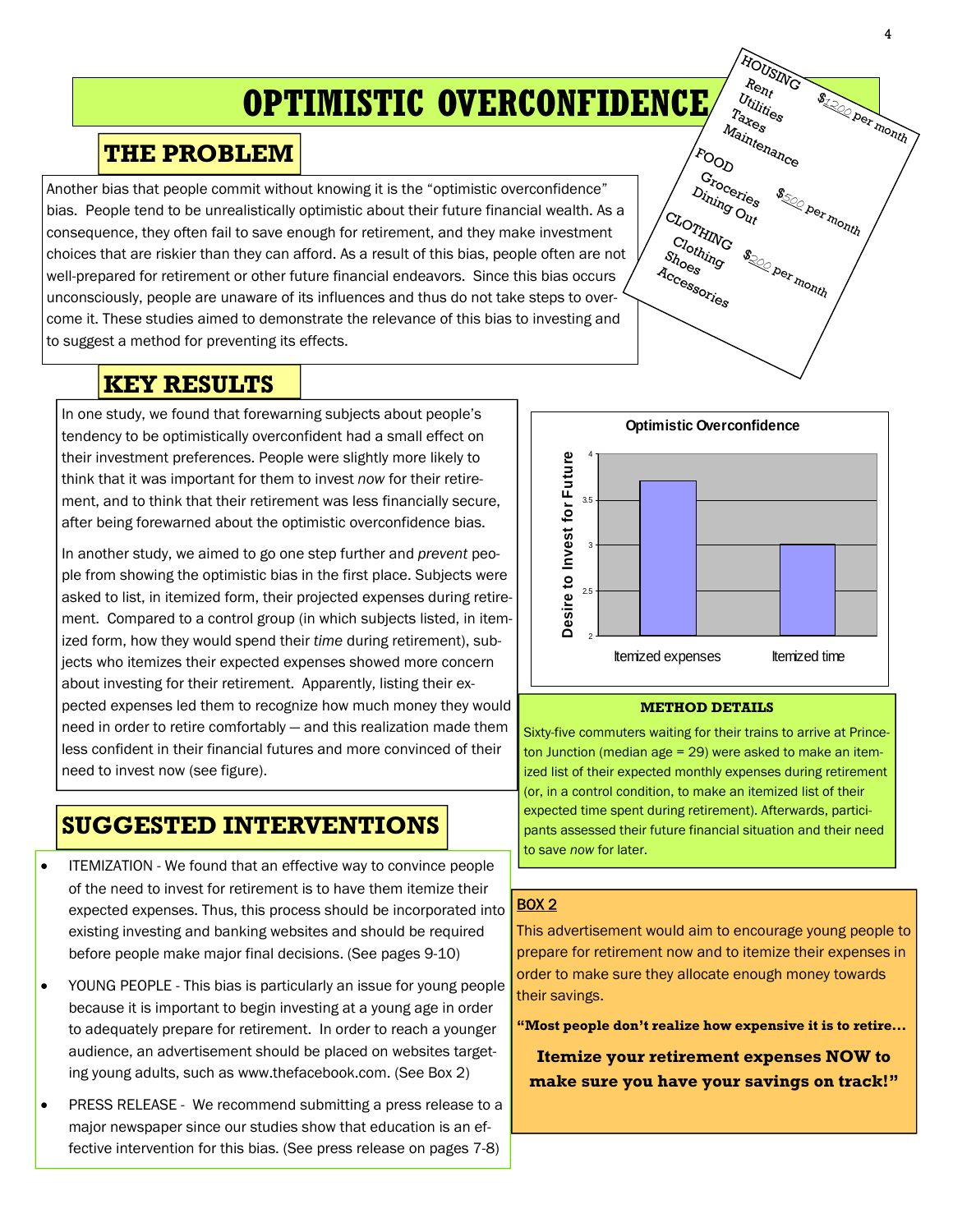# **FAST THINKING**

## **THE PROBLEM**

This bias involves peoples' tendency to become grandiose and impetuous in situations where they are led to think too fast. This is especially likely to occur when people are faced with large quantities of information in a short period of time. In such situations, people run the risk of making unwise investment decisions. Unfortunately, such situations are common. All too often, people find themselves surfing the web looking for investment options only to be bombarded with copious amounts of information without much filter. In other situations, people attend seminars where fast-talkers present them with more ideas and information than they can process in a short amount of time. Even in one-on-one meetings with a financial advisor, people may become overly excited by the speed with which they are presented with different options or ideas. Instead of being able to sort through the facts at their own pace, people may find that their minds are racing with ideas and possibilities, and with thoughts about their future wealth. As a result, they may make grandiose decisions (e.g., investing too much, or too riskily), or impetuous ones (i.e., investing before thinking things through carefully).

## **KEY RESULTS**

In one study, subjects had to make investment decisions at a fast and high-pressure speed (i.e., one decision every 4 seconds) versus at a more slow and comfortable speed (i.e., every 30 seconds). The result was that subjects in the fast condition were far happier and more excited after making their decisions, even though their decisions were not any better. This result suggests the need for ways of slowing down people's thought speed during investment decision-making. In another study, we attempted to do that. Subjects' thoughts were slowed by having them list problems with a set of investments, rather than immediately issuing their opinion on those investments. The result was that participants saw flawed investments as being of worse quality, and they were less inclined to invest their money in them, *after* their thoughts had been slowed down by listing problems (see figure). The listing process made them better able to recognize flawed investments and less zealous about investing their money in them.

## **SUGGESTED INTERVENTIONS**

- LISTING FLAWS For investors who use internet sites for investing, websites should require users to list possible drawbacks to each option they consider before making a final choice. (See Box 3)
- BREIF HOLD This intervention could be applied to investing websites where people allocate their money to different investments, and also to in-person investment methods (e.g., meeting with a financial adviser). It would require investors to take 30 minutes "to think" before committing to a particular investment decision. (See pages 11-12)
- BILLBOARD A public service announcement could warn people about the dangers of making decisions too fast and encourage them to consider the pros and cons of each of their options before deciding, thus encouraging them to slow down their pre-decision thoughts.



#### **METHOD DETAILS**

Thirty-two college students were asked to read paragraph-long descriptions of nine alleged investment opportunities (e.g., condominiums in Florida, an independent film company, etc.). They then rated the quality of the different options and indicated how much money they would want to invest in them. Next, they listed potential drawbacks to the different options, and then offered those ratings and indications again.

#### BOX 3

In our studies, a listing-problems intervention succeeded in leading participants to better recognize flaws in investment options and to make more conservative investment decisions. One advantage of this intervention is that it not only slows down investors' thought speed, but also gets them thinking about possible drawbacks of their decision. Not only could such an intervention be integrated into investing websites, but it could also be implemented by financial advisors assisting investors in making financial decisions.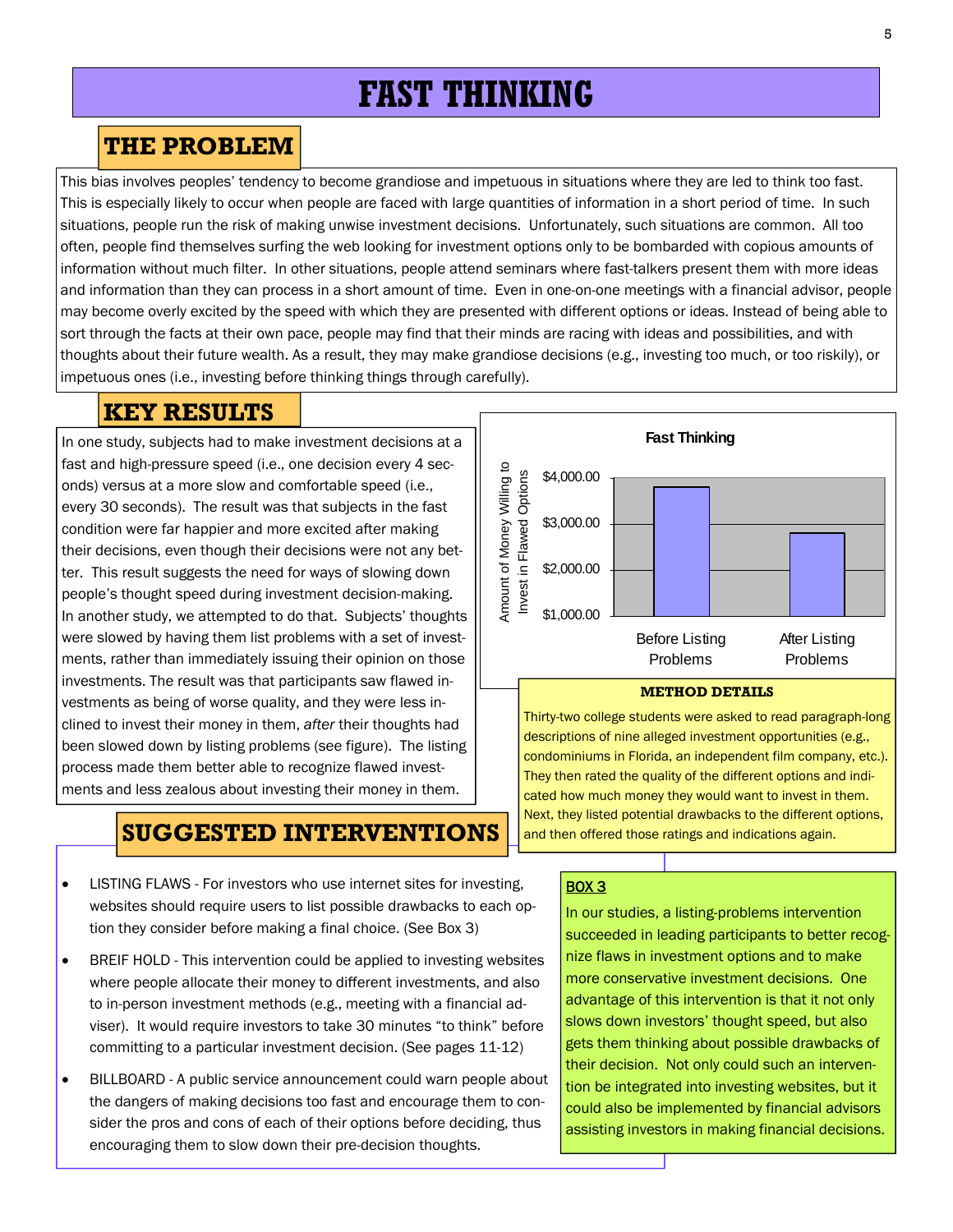# **THE FUTURE SELF VS. THE PRESENT SELF**

# **THE PROBLEM**

This bias involves the tendency for people to think about their future selves as though they are other people. This bias may lead people to neglect (or fail to protect) their future selves due to the irrational feeling that by the time the future comes around, they will be a different person anyway. As a result, people may treat the finances of their future selves less carefully and thoughtfully than they would treat the finances of their present selves. Moreover, people are likely to engage in financial behaviors that are rewarding presently (e.g., spending their money on a fancy cell phone or plasma television) rather than saving their money for the future or engaging in behaviors that will be profitable in the long-run. As a consequence, people are likely to find themselves financially unprepared for retirement.

# **KEY RESULTS**

We have conducted a series of experiments demonstrating people's inclination to neglect the finances of their future self. In these studies, people preferred financial rewards that were smaller — but that they could spend *now* — to rewards that were larger, but that would be available in the *future*. We first showed that people tended to prefer less money now to more money later, when given the choice between \$50 now or \$65 in a few months. We next identified four effective interventions for addressing this problem (see table at right). For Intervention 1, people were instructed to put their emotions aside, and to take a more rational perspective, when making their decision. For Intervention 2, people were reminded that they would be the "same person" in the future (with similar financial needs) as they were now. For Intervention 3, people were asked to choose between \$50 in a few months or \$65 a few months *after that*. For Intervention 4, people were asked to make the decision for another person (i.e., a peer) rather than for themselves. In the presence of each of these four interventions, subjects showed a strong (and more rational) inclination to prefer the later but larger financial reward.

## **Deferring Financial Rewards**

| Percentage of participants delaying a proximate     |            |
|-----------------------------------------------------|------------|
| reward for a larger reward further in the future:   | 46%        |
| 1)  after being told to put emotions aside:         | 71%        |
| 2)  after being reminded that they will be the      |            |
| "same person" in the future:                        | 93%        |
| 3)  when deferring a future (rather than present)   |            |
| reward for one even <i>further</i> into the future: | <b>74%</b> |
| 4)  when asked to make the decision for a           |            |
| peer rather than for oneself:                       | 74%        |

#### **METHOD DETAILS**

Participants chose their method of compensation for participating in a psychology experiment (unbeknownst to them, their choice *was* the experiment). They chose between receiving \$50 sooner or \$65 later. Four interventions were tested in order to stem people's reluctance to delay financial rewards: 1) Asking people to put their emotions aside when making the decision, 2) Reminding people that they would be the same person in the future as now, 3) Offering a choice between \$50 in a few months or \$65 in a few months *after* that, 4) Asking people to choose for a peer (rather than for themselves).

# **SUGGESTED INTERVENTIONS**

- TRUSTED OTHER People may be better able to appreciate the wisdom of making more future-oriented decisions for others than for themselves. Therefore, when making decisions about their financial future, people could be instructed to first think about what decision they would make if they were instead advising a loved one.
- FUTURE COMMITMENT Since our studies show that people will be more willing to delay financial rewards when considering future delays rather than present ones, people should be advised to make investment decisions that will take effect in the future (e.g., in six months) rather than right away. (See Box 4, and pages 13-14)
- PSA People should be reminded, in the course of relevant PSA campaigns, that they will be the same person in the future as they are now.

#### **BOX 4**

Instead of asking people to put 5% of their *current paycheck* into an IRA or 401(k), for example, we suggest that people be asked to commit to putting 5% of a more distant paycheck (*next month's, or the month after that, or six months down the road*) into that account. Thus, people do not need to be asked to commit funds that they have just received or are about to receive (and may have already planned how they will spend). Our results suggest that people will be more willing to commit to investing future earnings than present ones. Many banks, employers, and investment companies could offer this op-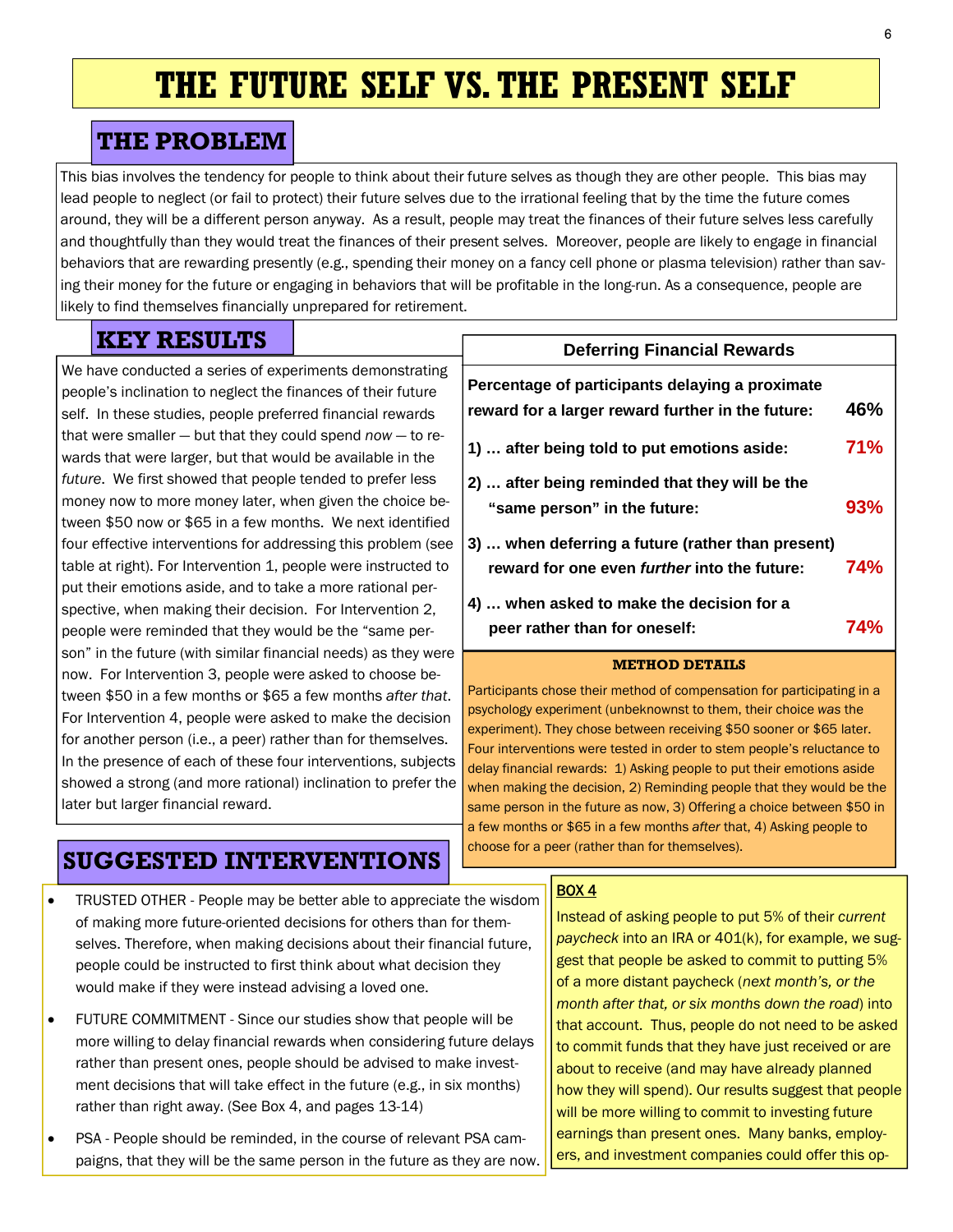#### Nature of Intervention

PRESS RELEASE

#### Rationale

People do not know about the nature of consequences of important biases that affect investment behavior, nor do they know that these biases affect people on an unconscious level. Our research has shown that educating people about the importance of unconscious biases in influencing investment behavior allows people to recognize their susceptibility to those biases and to try to correct for them. This result has been demonstrated most directly in the context of the halo effect. In order to provide this education at a mass level, we suggest that a press release be issued in order to encourage the press to report to the public about the role of unconscious bias in compromising investment behavior.

#### **Overview**

We suggest the issuing of a press release that could lead to dissemination of these lessons in widely-read media sources. The release would aim to elicit reporting that would reach a large number of people and would educate them about unconscious biases, including the halo effect, and about the negative consequences associated with those biases. Our research suggests that such education would be an effective intervention for reducing commissions of these harmful biases.

## **Details**

A sample press release is included below.

## **Making Unwise Investment Choices Without Knowing It**

Financial planning and investing are important parts of our lives. We do our best to make wise financial and investment choices in order to plan for retirement, prepare for our children's college expenses, buy a new home, etc. We research the various financial paths that are available to us and some of us even put our financial futures into the hands of professionals. We assume that we are adequately skilled at handling our own financial planning or that we are adept at choosing the right financial professional. But are we? Research shows that there are biases negatively influencing our investment choices without our knowledge.

Psychological researchers of judgment and decision-making, beginning with the classic work of Amos Tversky and Daniel Kahneman, have made giant strides in the past three decades in understanding biases that compromise sound human judgment. These biases prevent us from rationally processing information, and they tend to crop up in precisely the sorts of situations that are involved in *investment-related decisions*. That is, these biases tend to occur when four things are true: 1) when information is **complex** (e.g., there are lots of financial facts and figures to absorb), 2) when decisions involve **risk and uncertainty** (e.g., when there is no sure way of knowing whether an investment will be profitable), 3) when we want to view things **positively** (e.g., we hope that an investment will make us rich), and (4) when we experience a conflict between what seems best in the **short- vs. long-term** (e.g., we want to spend money now, but also save for later). When it comes to investing, biases are everywhere. Fortunately, the more you know, the more you can do to prevent them.

Research conducted in the laboratory of Emily Pronin, Assistant Professor of Psychology and Public Affairs at Princeton University, has recently studied two biases that can compromise wise financial investing: the "halo" effect, and "optimistic overconfidence." The halo effect involves the tendency for us to assume that others who rank highly on some centrally important quality, such as warmth or likeability, also possess other unrelated positive qualities, such as intelligence, trustworthiness, and competence. This bias can be problematic when it comes to making important investment decisions, such as choosing a professional financial advisor or stock broker. When we view a broker as "nice," we may be inclined to also view him or her as smart, honest, and competent. And, we are likely to make those assumptions without even realizing that we are doing it.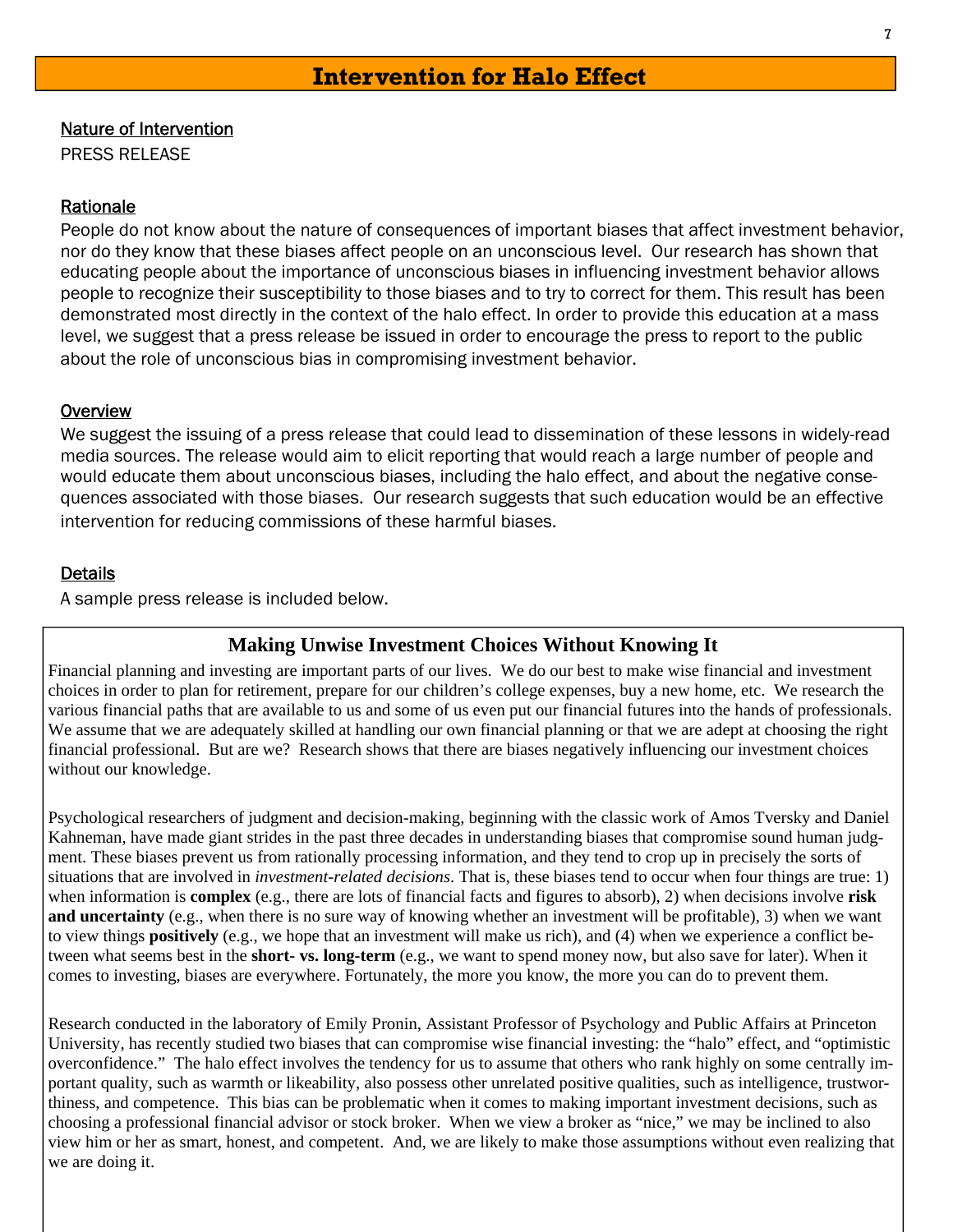## **Intervention for Halo Effect, cont.**

In one of our studies, people read a profile of a broker who was pictured in a suit and tie and said to have an Ivy League education (from Cornell University). In a control condition, the same man was profiled, but this time he was pictured in a short-sleeved polo shirt and said to have a less prestigious education (from Elmira College). The results were that people were more inclined to invest their money with the broker in the suit and tie and with the fancy education — without even conducting a background check. As a result of the "halo" effect, people were willing to place unwarranted trust in a broker about whom they knew almost nothing.

Unfortunately, people are usually unaware of their bias when they are committing biases such as the halo effect. In the real world, we do not get to choose between two identical brokers who differ only in their clothing choices or educations, so we are unlikely to recognize our commissions of biases like the halo effect. Indeed, such biases typically occur unconsciously, which means that even when we are sure we're not showing them we might be. Fortunately, learning about the unconscious nature of bias helps. In our research, when subjects were told about the "halo" effect in advance of viewing the brokers' profiles, they avoided showing the usual bias.

Another common bias that can lead to unwise investing involves our tendency to be "unrealistically optimistic" about our futures. Most of us believe that we will be healthy, wealthy, and wise in the future. Because we are over-optimistic about our future wealth, we inadequately prepare for retirement now. Due to our unrealistic optimism, we tend to make foolishly risky investments — both because we over-estimate the odds that they will pay off in the end, and because we are not concerned enough about our need for a certain minimum level of future wealth.

In our research, we have found that because of the unconscious nature of optimistic overconfidence (or "unrealistic optimism") — the vast majority of people are unrealistically optimistic but also strongly deny showing the bias — the bias is difficult to overcome. One thing, we have found, does help. In particular, one way to overcome the hazards of unrealistic optimism is to itemize one's expected expenses for the future. This involves projecting how much money one will need, per month, when one retires for each of one's different categories of expenses (e.g., clothing, entertainment, healthcare, travel, insurance, etc.). In our research, we found that when people take the time to itemize their future expenses, they come to feel significantly more concerned about saving and investing for their retirement. Something as simple as listing our future expenses can lead us to realize how much money we actually will need in order to cover our living expenses during retirement (and how much we need to put aside in order to have that money).

People are affected by biases unconsciously. These biases include the halo effect and optimistic overconfidence, both of which can compromise wise investing behavior. As a first step in avoiding falling prey to these biases, people should learn more about them, dismiss the assumption that they personally are immune to them, and outline steps (such as getting background checks to avoid the halo effect, and itemizing retirement expenses to avoid optimistic overconfidence) for avoiding the impact of these biases on their financial decisions.

## **Variants**

Variants on the press release approach could involve more direct efforts to reach the public, via commercials or print/web advertisements, in order to educate them about the nature and effects of biases including the halo effect.

#### Summary

To help people overcome the halo effect, a press release should be used to educate people about the bias and its effects, as well as the unconscious nature of bias more generally.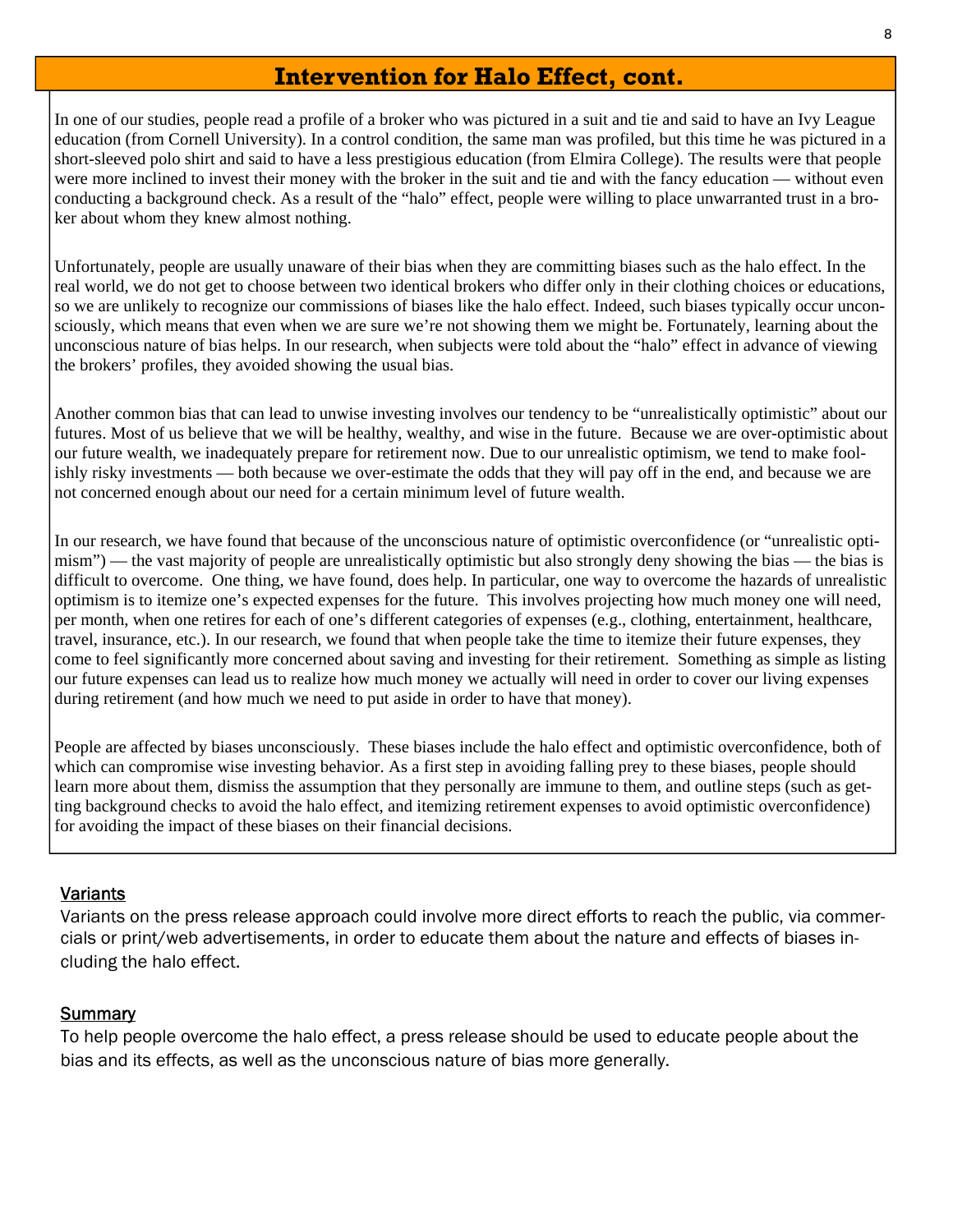## **Intervention for Optimistic Overconfidence**

Nature of Intervention

**ITEMIZATION** 

#### Rationale

People tend to be overly optimistic about their financial futures. They do not realize how much money they will need to cover their expenses during retirement. Our research has shown that having people itemize their expected expenses makes them more cognizant of their future financial needs and of their current distance from meeting those needs. Thus, itemizing helps people to realize the need for them to save now for later. We thus suggest a large-scale effort to induce people to itemize their future expenses, as a way of inducing them to save and invest for retirement.

#### **Overview**

In order to place itemization into common language, billboards, advertisements, and commercials should be used. Ideally, the pro retirement-investing phrase "itemize your future" would become as well known

among working adults as the anti drug-use phrase "just say no" was made well-known among teenagers. As the public commutes to work and school, watches television, and reads magazines, they should be reminded to itemize their expenses. And, people's interest in itemizing should be aided by the efforts of investment professionals. This will influence people's preparations for a comfortable retirement by making sure that they are aware of their need to save and invest for retirement.

#### **Details**

The marketing slogan for itemizing would be present through various media in order to reach a vast number of people. Billboards on highways would read "Have you saved enough for retirement? Itemize your future to make sure!" Similar advertisements would run in newspapers and popular magazines. These advertisements would contain a sample itemization list to illustrate the idea as well as to encourage people to think about itemizing their expenses. They also would provide a web address where people could go to complete online (or print out) their own itemization list (see figure for example). Television commercials aimed at the appropriate demographics could describe the optimistic overconfidence bias and illustrate itemization by presenting the lives of two people; one who itemized his/her expenses and one who did not. The one HE

| HOUSING                                           |  |
|---------------------------------------------------|--|
| \$__per month<br>Rent                             |  |
|                                                   |  |
| Utilities (e.g., gas, electric, phone, cable)     |  |
| Property Taxes<br>Maintenance                     |  |
|                                                   |  |
| FOOD                                              |  |
| \$_per month<br>Groceries                         |  |
| Dining Out                                        |  |
|                                                   |  |
| Beverages (alcoholic and non-alcoholic)           |  |
| CLOTHING                                          |  |
| \$_per month<br>Clothing                          |  |
| Shoes                                             |  |
| Accessories                                       |  |
| Dry Cleaning, Alterations                         |  |
|                                                   |  |
| ENTERTAINMENT                                     |  |
| \$_per month<br>Movies, Concerts, and Theater     |  |
| <b>Sporting Events</b>                            |  |
|                                                   |  |
| Social and Athletic Club Memberships<br>Vacations |  |
|                                                   |  |
| IEALTHCARE                                        |  |
| \$ <sub>___</sub> per month<br>Medical checkups   |  |
| Dental checkups                                   |  |
| Eyeglasses                                        |  |
| $(\text{etc.} - \text{etc.} - \text{etc.})$       |  |
|                                                   |  |
|                                                   |  |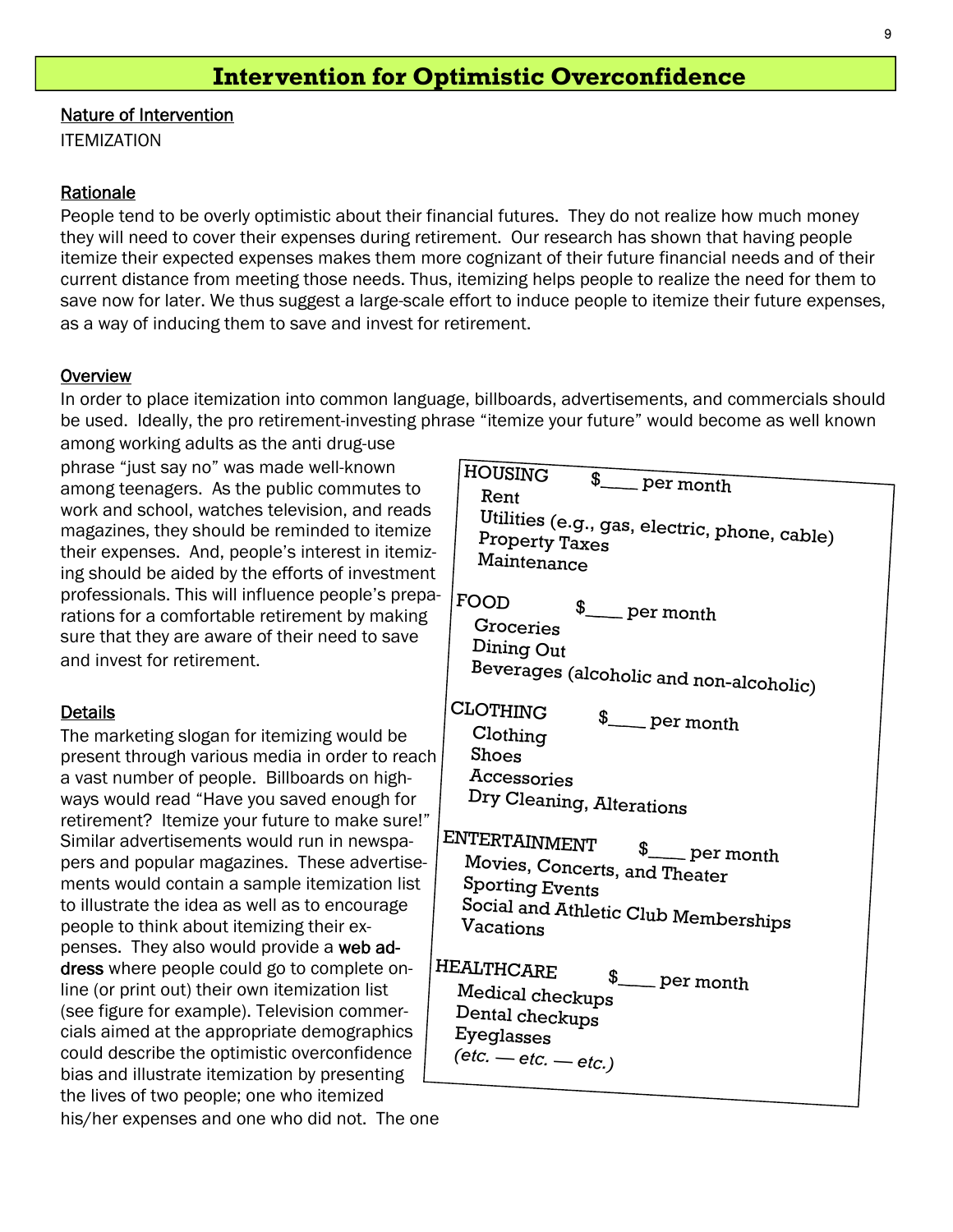## **Intervention for Optimistic Overconfidence, cont.**

who did not itemize would be shown not having saved enough money to retire and having to work parttime to supplement the low savings. The one who did itemize would be shown relaxing and playing golf during retirement because he/she saved enough.

In order for an itemizing campaign to be effective, it would ideally bring on board the cooperation of financial advisers and brokers. This would probably require some self-governance on the part of the NASD, whereby investment professionals would be required to have first-time investors itemize their future expenses before investing money in individual stocks, bonds, mutual funds, etc. The itemized list they would complete would be extremely detailed to be sure nothing gets left out. Thus, each time a personal investor would sit down with a financial advisor, the advisor would require him/her to make a detailed itemized list of his/her expected expenses during retirement. The list would include categories such as housing costs, food and clothing costs, entertainment costs, etc., under which would be subcategories for more specific expenses. For example, under "Housing" would be "Rent/Mortgage", "Utilities", "Taxes", "Maintenance", "Additions," etc. Each category would contain as many expenses as possible (since the more detailed the itemizing people do, the more concerned about their need for future savings they are likely to be). Investors would list their projected expenses on a monthly basis, with the option to include additional annual expenses (for costs that were not easily parsed on a monthly basis).

Investors would be required to complete the itemization list before making any investments. After completing the list, the investor could, with the assistance of his or her financial advisor, calculate how much he or she would need to put away every month for retirement in order to have enough to cover the expenses that the investor projected on the sheet. The broker would need to take into account the current age of the investor and his/her desired retirement age in order to accurately calculate monthly savings.

## Variants

Many investors choose to invest their money over the internet. For these situations, a broker would not be present to require the user to itemize his or her expenses and calculate the appropriate amount to save every month. In that case, the online programs operated by brokerage firms could have investors itemize their expenses on the computer by typing in the amounts. Those websites could provide their own itemization programs modeled after the one on the website referred to earlier (as part of the advertising effort). Once all of the amounts are entered, the program could offer additional algorithms for helping people to calculate how much total money they might need for retirement, and how much they would need to save every month in order to attain that desired amount. The program could also alert people to cases in which their projected expenses fall below the norm, so that they could re-consider whether they have adequately budgeted their expenses on that dimension. Thus, if people have shown unrealistic optimism in their calculations (for example, in calculating their future medical expenses or housing costs), the computer program could alert them to this fact (by letting them know that their estimate fell far below the average expenses incurred by individuals in their socioeconomic group during retirement).

## **Summary**

To help people overcome the optimistic overconfidence bias, they should be induced to itemize their expected expenses. In order to encourage this itemization process, investors should be exposed to advertisements encouraging them to itemize their expenses. Moreover, investment professionals and relevant financial websites should require itemization prior to investing.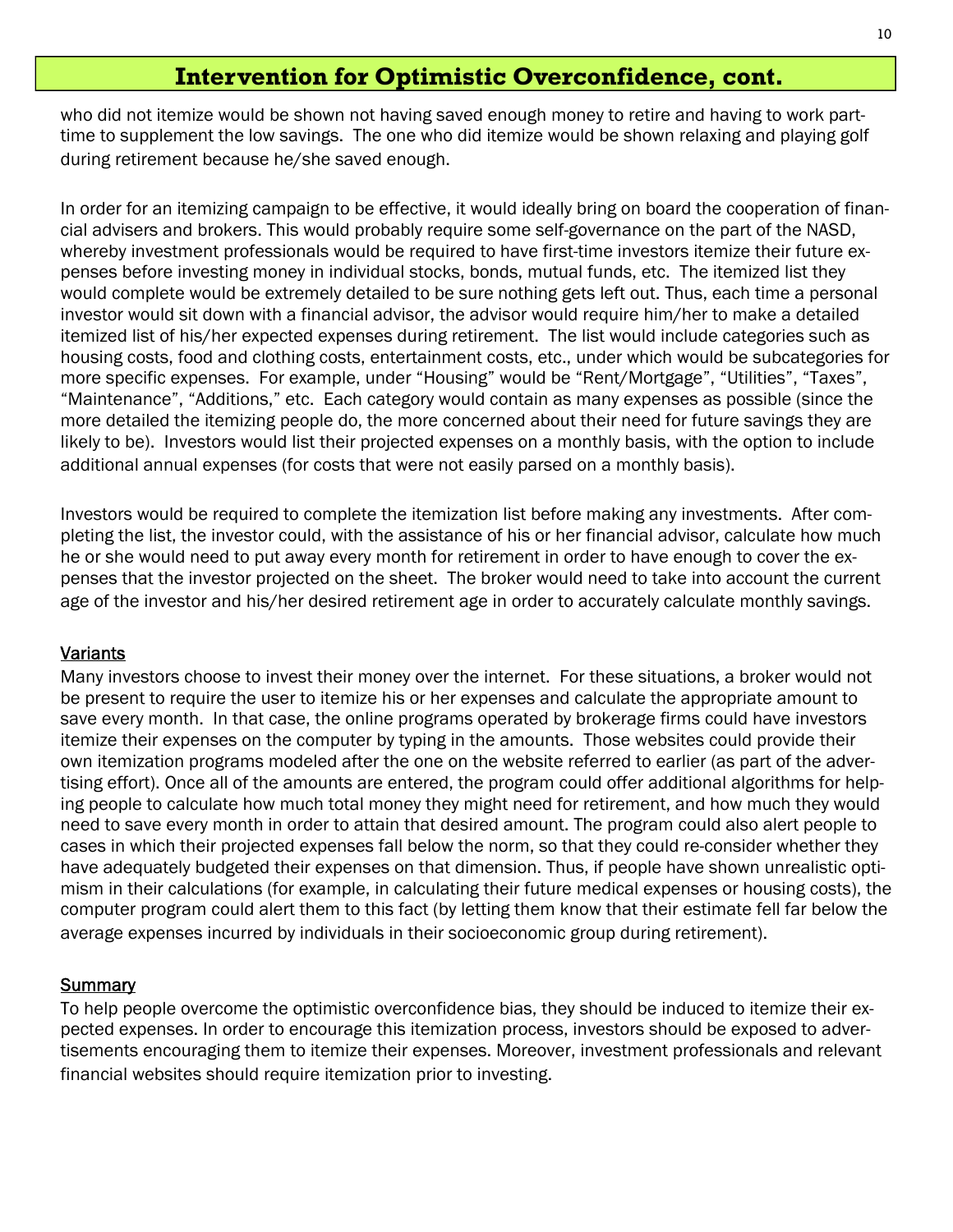## **Intervention for Fast Thinking**

### 11

#### Nature of Intervention

SLOWING DECISION-MAKING

#### Rationale

When people's thoughts are racing because they are taking in a great deal of information in a small amount of time, they tend to become excited and risk-taking, and to make grandiose and impetuous decisions. Our research has shown that slowing down people's thoughts, by having them list flaws in potential options, allows them to recognize the negative aspects of certain investment options. More generally, this work points to the importance of slowing down people's decision-making process about investment choices, particularly when large amounts of money are at stake.

#### **Overview**

Our research has shown that slowing down people's thought speed makes them more likely to avoid risky and unwise financial decisions. For that reason, we propose slowing down people's thoughts through a variety of possible methods. These could include: having them think privately about potential flaws in their investment options before committing, requiring a brief hold (30 minutes) before an investment decision can be finalized, or providing a short (24 hour) rescission period on investment decisions.

#### **Details**

These interventions can be applied in the moment, or during the post-decision period (which, all too often, can be a "regret period"). In the moment, people can be induced to take some "private time" to evaluate potential downsides in their investment options. During the post-decision period, people could be prevented from making impetuous decisions by being induced to wait a period of time before those decisions can be finalized, or by being offered a short rescission period (perhaps 24 hours) that, if they opted for it, would provide them with some time during which they could reverse their decision before it went into effect.

Inducing investors to take some "private time" intervention would have two benefits in terms of slowing their thinking. First, it would *literally* give them some *time* to think about their decision, and its potential benefits versus flaws. Second, it would give them this time in private, apart from any potential pressure

(whether intended or not) on the part of their financial adviser. Because the presence of a fast-taking and enthusiastic professional could contribute to fast thinking, private time (even a few minutes in a separate room) could be better than time spent in the presence of an advisor. During this time, investors could be asked to respond to a series of questions (about 15-20) regarding their investment choice. These questions (see sample at right) would be provided by the investment professional, and

|                                                                                                    | <b>Investment Questionnaire</b> |  |                |
|----------------------------------------------------------------------------------------------------|---------------------------------|--|----------------|
| Instructions: Please respond to the following questions before<br>making your investment decision. |                                 |  |                |
| How safe is this investment compared to your other options?                                        |                                 |  |                |
|                                                                                                    |                                 |  |                |
| Much less                                                                                          |                                 |  | Much more      |
|                                                                                                    |                                 |  |                |
| Are there other alternatives to this investment that are worth con-                                |                                 |  |                |
| sidering before you commit?                                                                        |                                 |  |                |
|                                                                                                    |                                 |  |                |
| Definitely not                                                                                     |                                 |  | Definitely yes |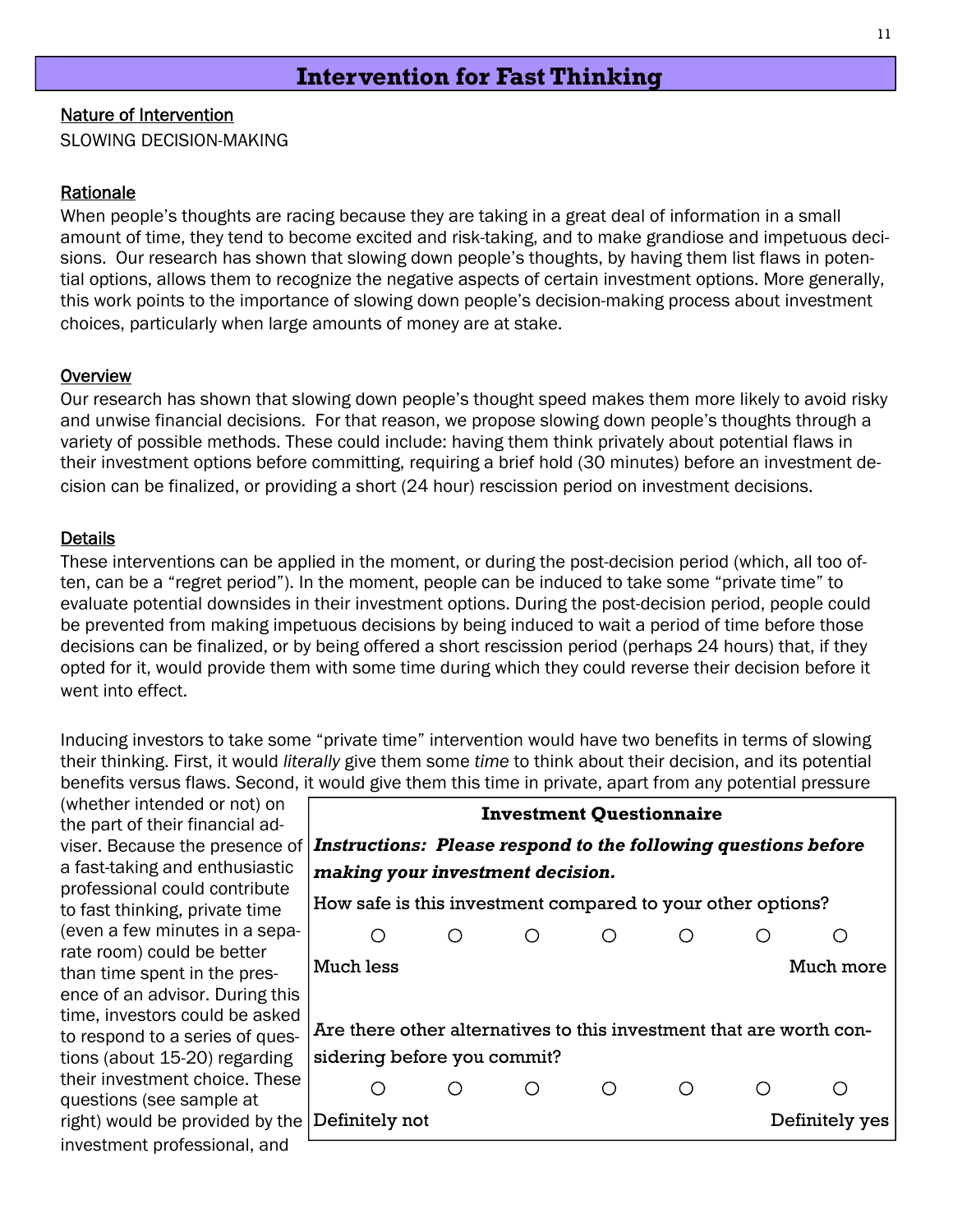## **Intervention for Fast Thinking, cont.**

the investor would be required to complete them prior to committing to his or her decision. The questions would be designed to make one think about other options and whether or not the option under consideration is the right one. Because thinking fast can cause people to become grandiose, the questions would also be designed to get them to focus on weighing the specific pros and cons of their choices. Possible questions could include: "Are there other alternatives to this investment that are worth looking into before making your decision?" "Are there negative aspects of this choice and, if yes, do they outweigh the positive ones?" "How much time have you devoted to researching this option?" Individuals' specific responses to these items are not the critical factor in this exercise — what is critical is that they engage in the process of thinking about their decision in a fashion that is made somewhat more slow and deliberate by virtue of having to answer the questions.

When investments are made via the web rather than in consultation with an investment professional, investors could still be required to answer a series of computer-based questions.

The 30-minute hold and 24-hour voluntary rescission period would have the goal of preventing investors from making rash decisions that could be precipitated by the excitement brought on by fast thinking. As with the "private time," they also would be used to explicitly encourage investors to "take the time" to slow down and think about the advantages and disadvantages of their decision. Although some people likely will ignore this suggestion, it serves two purposes: 1) to provide investors with an honest rationale for why they are required to wait 24 hours, and 2) to at least encourage another method for slowing down their thinking. As a method of requiring such thinking more directly, investors could also be required to complete a set of questions of the sort described above.

In the case of the voluntary rescission period, investors would not be required to attend an additional meeting or find their way to a new web address in order to finalize their commitment (because this could pose an undue barrier to smart investing). Rather, at the end of the period, investors would be contacted by email and provided with a link for indicating their final decision. If they had reconsidered their decision, they could simply respond to the email by clicking a link to indicate that they were not opting to choose the investment. If they still wished to invest, they could simply ignore the email. If they chose to alter their decision (e.g., by investing more or less money in it or by choosing a different stock), they also would be able to indicate that preference (and would be offered a voluntary rescission period before finalizing it).

## **Variants**

It would be possible to require these various "slow thinking" interventions separately, or in combination with each other. It also would be possible to require them only for personal investments meeting certain criteria determined by FINRA — such as investments involving large amounts of money or risky prospects (e.g., stocks). It would make the most sense to intervene for only a specific and limited set of financial decisions — i.e., decisions that are likely to reflect grandiose and/or impetuous thinking. For example, the brief hold could be applied to instances in which a person is deciding to invest a significantly larger amount of money than he or she ever has before.

## **Summary**

In order to slow people's thoughts so that they are better able to make quality investment decisions, they should be required to participate in interventions designed to slow down their thinking, such as taking private time to decide, or having a 30 minute hold before their decision can be finalized. During these periods, investors could be required to answer questions about the quality and details of their choice.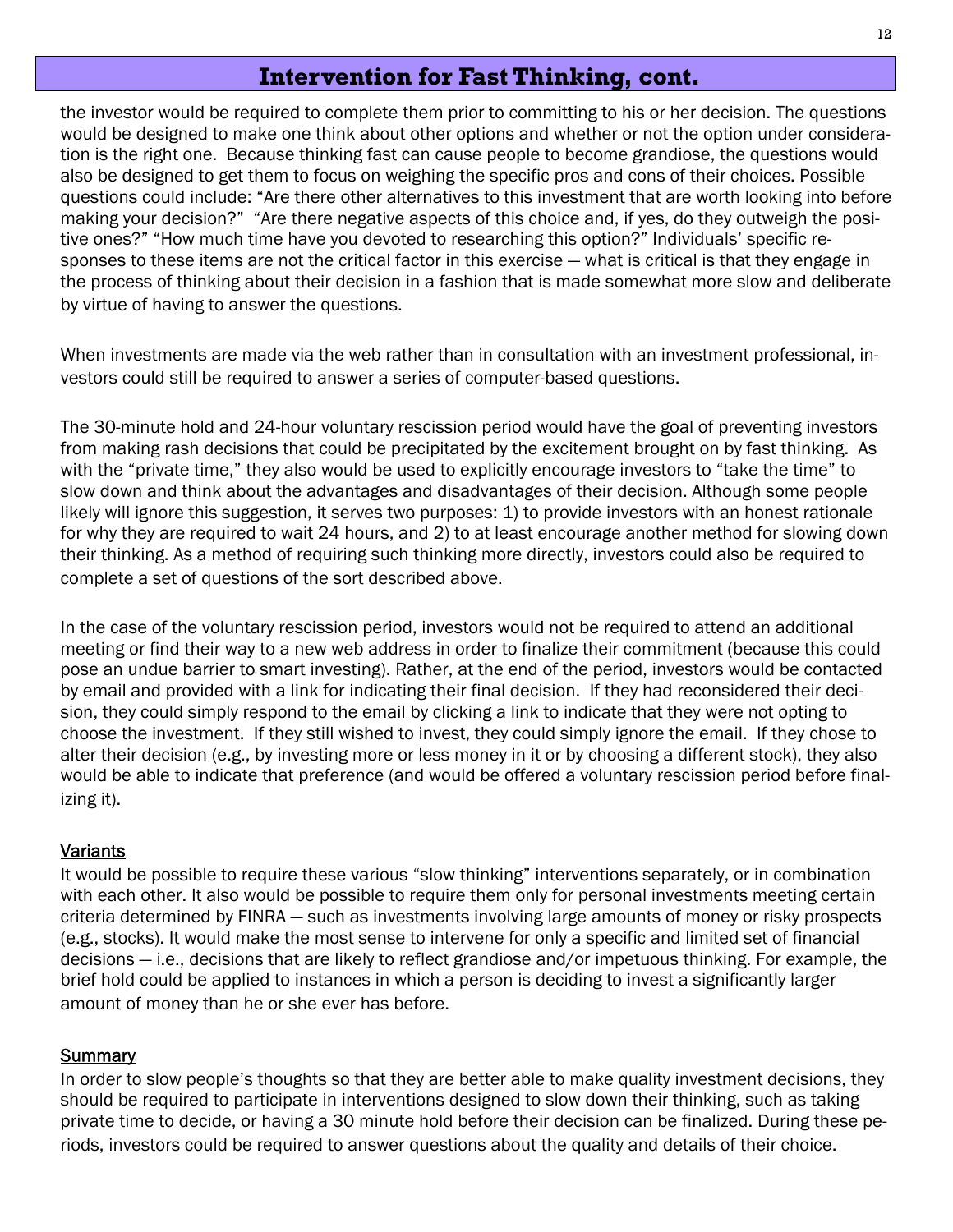## **Intervention for The Future Self vs. The Present Self**

Nature of Intervention

FUTURE COMMITMENT

#### Rationale

People tend to neglect their future financial circumstances because they tend to view their future selves as different people than their present selves. Our research has shown that people are often not inclined to defer financial rewards for larger, more distal ones. However, we also found that people are more likely to prefer more distant (but larger) rewards to smaller (but more proximate) ones when they are considering trade-offs between the *distant future versus near future* as opposed to between the *near future versus present*. That is, people are more willing to delay, or defer, financial rewards in exchange for larger ones when that delay or deferral will be experienced in the future as opposed to the present. Therefore, in order to encourage people to save money for the long term, we suggest encouraging them to make financial decisions that involve delaying or deferring financial rewards in the future (i.e., the near future) as opposed to in the present (i.e., the "right now"). In the former case, people should be more willing to agree to put money into long-term savings rather than to choose to have the money available for more present-oriented consumption.

#### **Overview**

We suggest that brokerage and banking websites have reminders encouraging people to save more by committing money from their future paychecks, rather than their current (or impending) ones. When a person opens a retirement account with one of these banks or firms, a reminder would appear encouraging him or her to commit to putting more into that account in the future. The reminder would contain a link to a page on the website where one could enroll in a "future savings" program. The program would work by allowing one to sign up to have a certain percentage of each of one's monthly paychecks be deducted from checking and placed into a future savings account. The program would allow the user to choose to incrementally increase the percentage periodically (see Benartzi & Thaler, 2004) or to keep it level, and also to choose how often to increase the percentage. Such reminders could also be incorporated via employers' HR departments, such that individuals would be provided with them when opening their work-based retirement accounts. Encouraging people to make financial decisions that do not immediately come into effect should encourage them to make more forward-looking financial decisions.

#### **Details**

When people log on to brokerage or banking websites (e.g., ING Direct, Bank of America, Vanguard), we suggest that advertisements be presented on the home page as well as on the page of the site where users can open or manage their bank and investment accounts. These advertisements would say: "Why don't

| "Why don't you commit to putting more" |  |                                                  |  |  |
|----------------------------------------|--|--------------------------------------------------|--|--|
| into savings in 6 months?"             |  |                                                  |  |  |
|                                        |  | the control of the control of the control of the |  |  |

Commit Now!

you commit to putting more into savings in 6 months?" with a button that says "Commit now!" By pressing the button, the investor would be taken to a page where they could make decisions about the amount of money they would put into their new account. Using this page, they would be given the option to keep the original percentage the same over time or to increase the percentage periodically. If they chose to increase the percentage of their paychecks they put into their savings account, they would have the option to choose by how much they would like to increase it (e.g. 2.5%, 5%, 10%, etc.) and how often they would like to increase it (e.g. monthly, biannually, annually, etc.). Their new account would be linked to their checking account in order to make these transfers possible.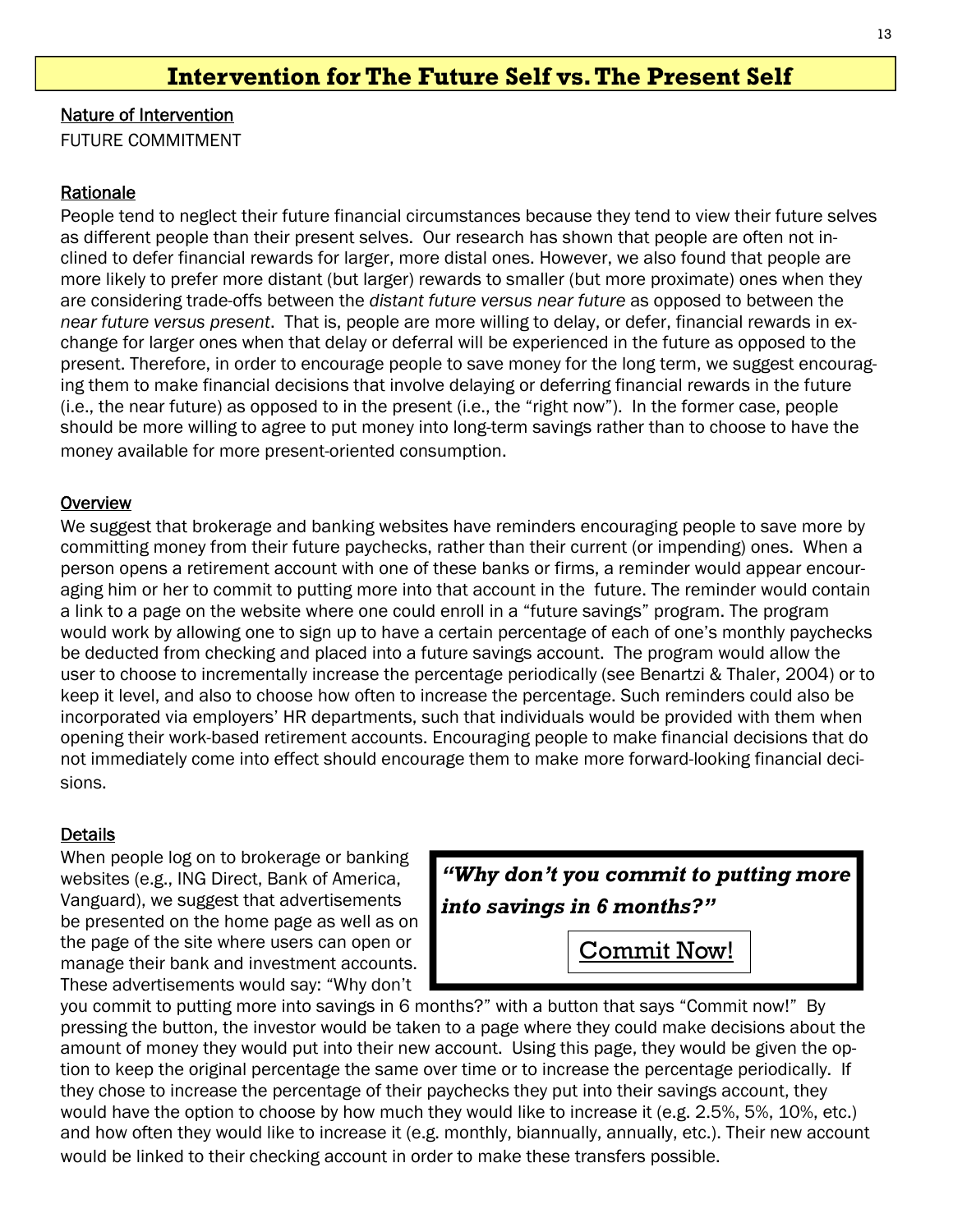## **Intervention for The Future Self vs. The Present Self, cont.**

Moreover, each time the individual logged on to his or her checking account in the future, an encouraging reminder would appear suggesting the possibility of transferring future earnings into savings. If the individual elected to take this option, the money again would be automatically taken out of the investor's checking account each month and put into his or her savings account. This would of course be completely reversible or changeable, so that investors could change their decisions at any time

## Variants

For those who use a traditional broker, the broker could set up the same automatic account for the investor. The broker could encourage the person to save more from future paychecks and would give the investor the same options the website would. In addition to reminders on the banking and brokerage websites, email encouragements could be sent to individuals who have an account with these banks and firms. The emails would contain the same message as the reminders on the websites and would also contain the link to the options page.

|                                  | What percent of your paycheck do you currently put into     |
|----------------------------------|-------------------------------------------------------------|
| savings?                         | $\sim$ $\frac{9}{6}$                                        |
|                                  |                                                             |
|                                  | Would you like to increase the amount of money you place in |
| your savings account each month? |                                                             |
|                                  | Yes                                                         |
|                                  | No                                                          |
|                                  |                                                             |
|                                  | By how much would you like to increase that percentage?     |
|                                  | $1\%$                                                       |
|                                  | 2%                                                          |
| ◯.                               | 3%                                                          |
| ∩                                | Other %                                                     |
|                                  |                                                             |
|                                  | How often would you like to increase that amount?           |
|                                  | Monthly                                                     |
|                                  | Semiannually (every six months)                             |
| О                                | Annually                                                    |
| O                                | Bianually (every two years)                                 |
|                                  | Not at all                                                  |
|                                  | <b>Click to continue</b>                                    |

Institutional human resources departments are also well set up to offer this option to employees with individual retirement accounts. Workers should be offered the option to commit to having a portion of their future paychecks be deposited for them into their IRA or 401(k), and they should be encouraged to make this commitment on behalf of future earnings, rather than present earnings. Thus, they should be given the chance to decide not only how much of their current paycheck (i.e., the one they are about to receive and likely already have plans for how they will spend) but also to decide for their future paychecks, such as the ones beginning six months from now (i.e., ones for which they likely to do not have specific plans yet in mind for how all of those earnings will be spent).

#### **Summary**

In order to get people to save more money, they should be encouraged and reminded to make financial decisions for near-future selves rather than immediate-present selves.